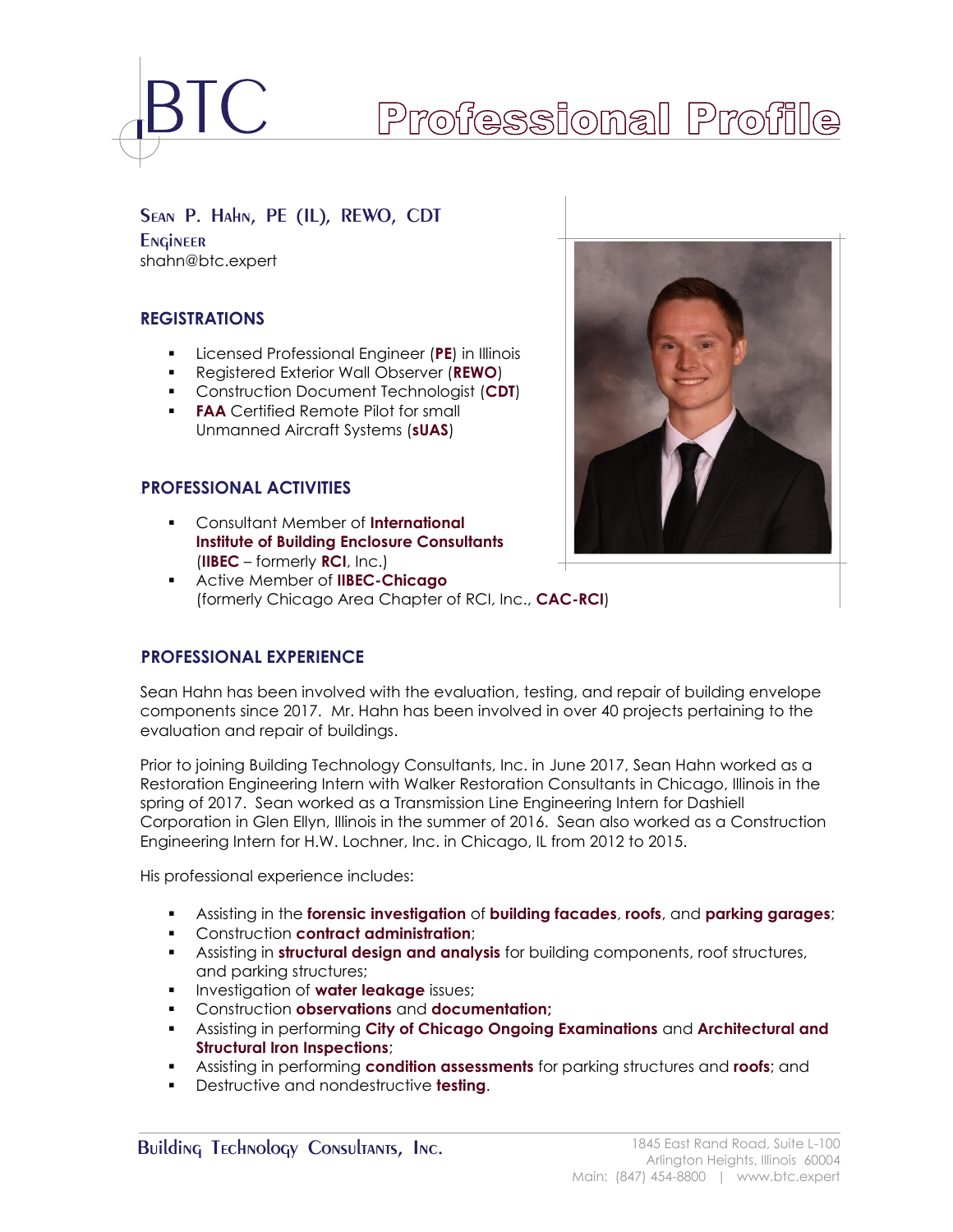Page: 2 of 5



# **EDUCATION**

Sean Hahn earned his Bachelor of Science degree in **Civil Engineering** from **Illinois Institute of Technology** at Chicago, Illinois in 2017. He also earned a Master of Engineering degree in **Structural Engineering** from **Illinois Institute of Technology** at Chicago, Illinois in 2017.

During his formal education, he attended numerous seminars and symposia related to civil engineering, structural engineering, and construction, including the 2014, 2015, and 2016 American Society of Civil Engineers National Convention. Sean Hahn has also **organized over 30 professional lectures** through Illinois Institute of Technology ASCE Student Chapter meetings.

Since his graduation from Illinois Institute of Technology, Sean Hahn has logged numerous hours of professional development credits towards educational seminars and symposia related to building envelope design and restoration.

# **4BAWARDS**

- Sidney A. **Guralnick Scholar** Award, Chicago, Illinois; Illinois Institute of Technology, 2016
- **Outstanding President Award**, Chicago, Illinois; Illinois Institute of Technology Greek Council, 2016
- **AISC/Associated Steel Erectors of Chicago Scholar**, Chicago, Illinois; AISC 2015

# **REPRESENTATIVE PROJECTS**

### **1120 North Lake Shore Drive** – Chicago, IL

Responsible for construction contract administration for a **fall arrest roof anchor tieback installation** project at this 18-story historic building. Constructed in 1925, this "L" shaped building features patinaed **standing seam copper roofs** and a narrow **low slope roof** supported by structural **steel** and **hollow clay tile**. An evaluation performed by BTC indicated that the existing roof structure would be **insufficient** in supporting a **5,000 pound** load from a fall event as required by OSHA for personal fall arrest equipment. As such, BTC's design incorporated **additional field-welded structural steel channels** along the low slope roof to support the installation of **18 roof tieback anchors**. An additional **6 tieback anchors** and **structural steel stanchions** with insulated enclosures were installed in the **concrete** floor slab within the east attic. The stanchions penetrated the copper gable roof of the attic, providing **facade access** along the building's east and west elevations.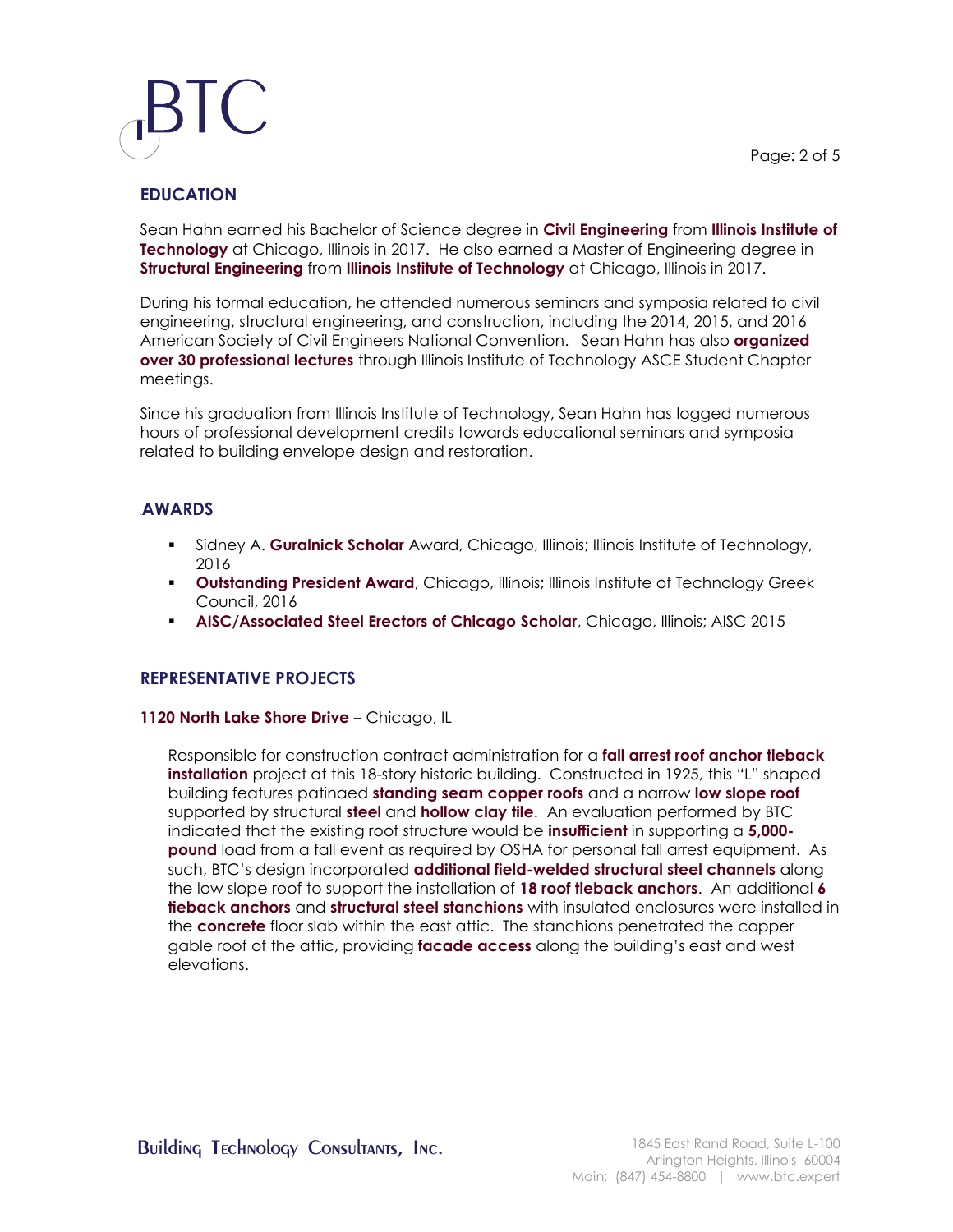### **401 North Michigan** (formerly the Equitable Building) – Chicago, IL

Responsible for evaluation and construction contract administration services for a **fall arrest roof anchor tieback installation** and **davit rail certification** project at this 35-story office tower located along **Chicago's riverfront**. Constructed in 1965, the building's roof is constructed of a lightweight topping slab and a **4-1/2-inch thick reinforced concrete structural slab** supported by steel beams. This relatively thin structural slab necessitated that the roof anchors be secured with **through-bolts and steel plates** on the underside of the structural slab. However, the structural slab covers an open **2-story mechanical space** and **tenant office space.** This posed numerous **challenges** including constructing **scaffolding** around large mechanical equipment, working around **asbestos fireproofing**, and accommodating tenant needs regarding working hours and construction noise. **Non-destructive magnetic field detection technology** was used to identify anchor installation locations **simultaneously** from the topside and underside of the slab. This allowed the anchors to be installed around mechanical equipment and rooftop fixtures. BTC performed **load testing** and certified the anchors for use.

An original **steel davit rail** system is located along the roof perimeter and is still used for facade access. BTC **visually reviewed** the davit rail system and verified its structural integrity by coordinating **load testing** performed at various points along the building perimeter.

### **Weber Leisure Center** – Skokie, IL

Responsible for construction contract administration services for a **65,000 square foot roof replacement** project at this two-story steel frame **ice arena and recreation center** to address water leakage issues. The original portion of the building that houses the ice arena was constructed in 1966, and **subsequent additions** were constructed around the ice arena in 1996 and 1998. **Water infiltration** issues had been primarily reported along the **interface** between the 1996 addition and the original building. BTC previously performed a comprehensive evaluation of these and other water infiltration issues, and attributed them to inadequate **roof base flashing**, deficiencies in the **EIFS cladding**, open joints in sheet metal transitions, failed sheet metal joints at skylights, and deficient window perimeter sealant. The existing roof system consisted of a ballasted EPDM membrane and foil-faced insulation over **cementitious wood fiber deck** panels and **steel deck**. The existing roof deck was reviewed during roof tear-off, and new **polyisocyanurate**  insulation, **gypsum cover board**, and flexible **PVC roof membrane** were installed throughout the roof.

# **SoNo Condominiums** – Chicago, IL

Responsible for design and construction phase services for **window and balcony repairs** at this **28-story** residential building constructed in 2008. The **concrete frame** structure is clad with an **aluminum window wall** system, exposed **steel beams,** and projecting **concrete balconies**. BTC's prior investigation revealed that **deficiencies** in window frame **extrusion splice joints** and mitered corners of **operable window sashes** attributed to water leakage. The investigation also revealed that **cracks** through the concrete balconies allowed moisture to infiltrate into the ceilings of the unit below. The repair design consisted of silicone sealant repairs at window extrusion splice joints, sealant at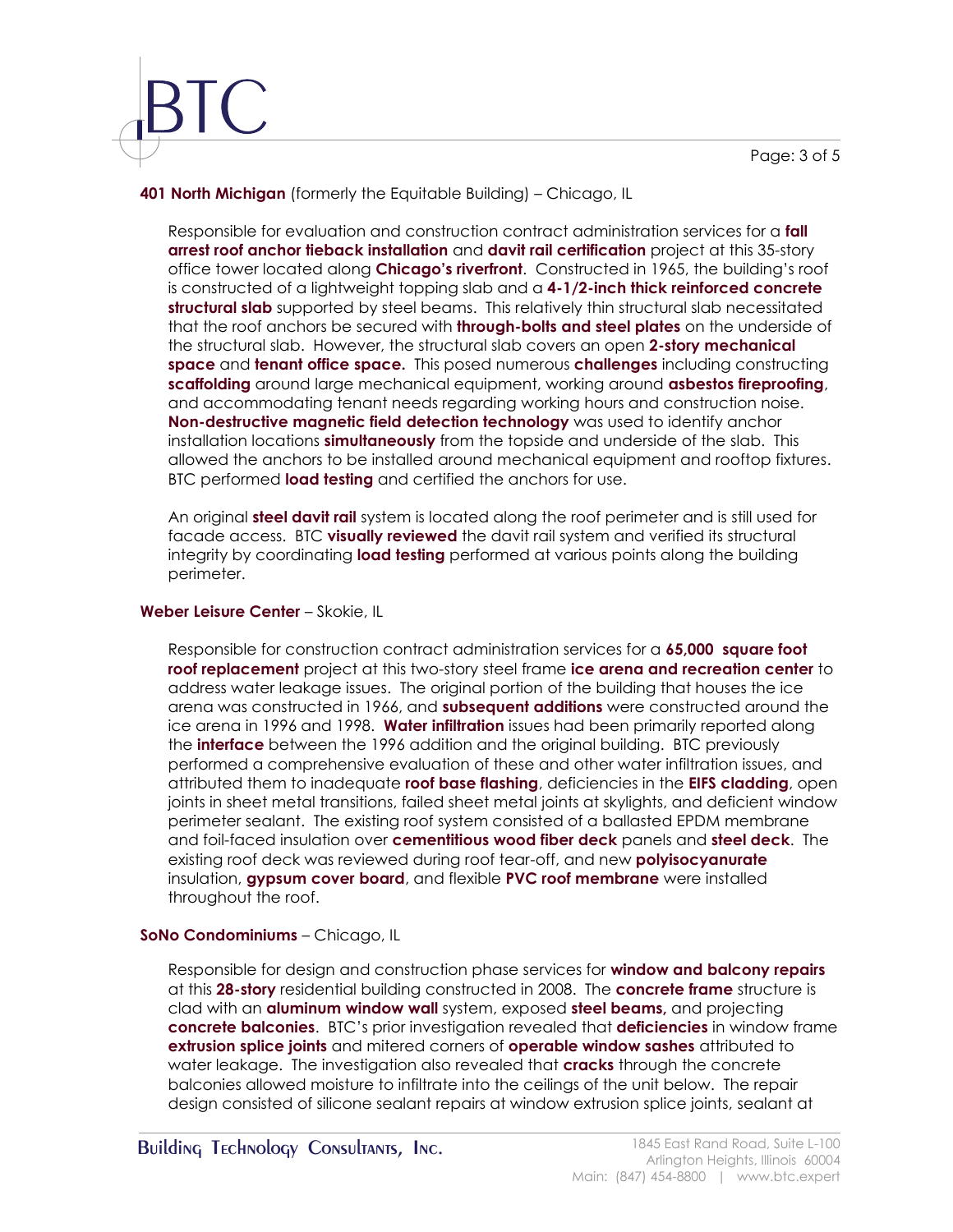Page: 4 of 5

mitered corners of the operable window sashes, and traffic bearing membrane repairs at concrete balconies.

Responsible for the **evaluation** of reported **water leakage** through the walls and ceiling of an **elevator equipment room** within the penthouse. The penthouse is constructed of **cast-in-place** concrete core, with projecting **precast** concrete walls. Several investigative techniques were used to evaluate the source of water leakage including high voltage **electronic leak detection**, **moisture survey**, **hydrostatic** water testing, and **spray rack** water testing in general accordance with ASTM E1105. BTC's investigation revealed that cracks within the cast-in-place concrete walls, including the parapet wall, allowed moisture to penetrate into the roof assembly.

#### **1550 North Lake Shore Drive** – Chicago, Illinois

Responsible for assisting in construction phase services associated with **lobby reconfiguration** for this **33-story** concrete frame and masonry-clad building. Significant deterioration of **exterior column marble cladding**, and a desire to improve lobby size and **accessibility**. The work included complete demolition of existing exterior column cladding, exterior terrazzo walkways, aluminum storefront, and concrete driveway. Interior partitions and finishes were also demolished to accommodate a new management office, reception desk, parcel room, mail area, and meeting room. However, a center aisle of existing marble flooring remained, and was refurbished in place while new tile flooring was added throughout the remainder of the lobby.

Responsible for performing a **facade evaluation**, as well as coordinating **suspended scaffolding access** and temporary sheet metal repairs to address water leakage. The evaluation identified significant weathering and cracking of brick masonry mortar joints, improper configurations of retrofit air conditioning sleeves, and deteriorating window perimeter sealant.

### **Piano Factory Townhomes**– Chicago, Illinois

Responsible for assisting in evaluation and construction contract administration services associated with **masonry facade repairs**. Due to identified **water leakage**, adjacent **parapet walls** were partially deconstructed and new waterproofing membrane was installed on concrete masonry unit (CMU) substrate. Following parapet wall reconstruction, areas adjacent to parapet wall were **repointed**. After these repairs had been completed, water infiltration was no longer reported in the units identified with previous leaks.

### **100 East Huron Condominiums** – Chicago, Illinois

Responsible for assisting in design, bidding, and construction phase services associated with **interim roof repairs**. The repair work was performed over three separate roofs throughout the building. Repair work included the identification and replacement of delaminated **traffic bearing membrane**, spalled concrete, and deteriorated sealant.

### **Malibu East Condominiums** – Chicago, Illinois

Responsible for assisting in **investigation** of tower **column cracking** and creating a **digital 3D model** with Google SketchUp. The investigation revealed that an expansion joint was constructed incorrectly, and **thermal expansion** between the tower column and the